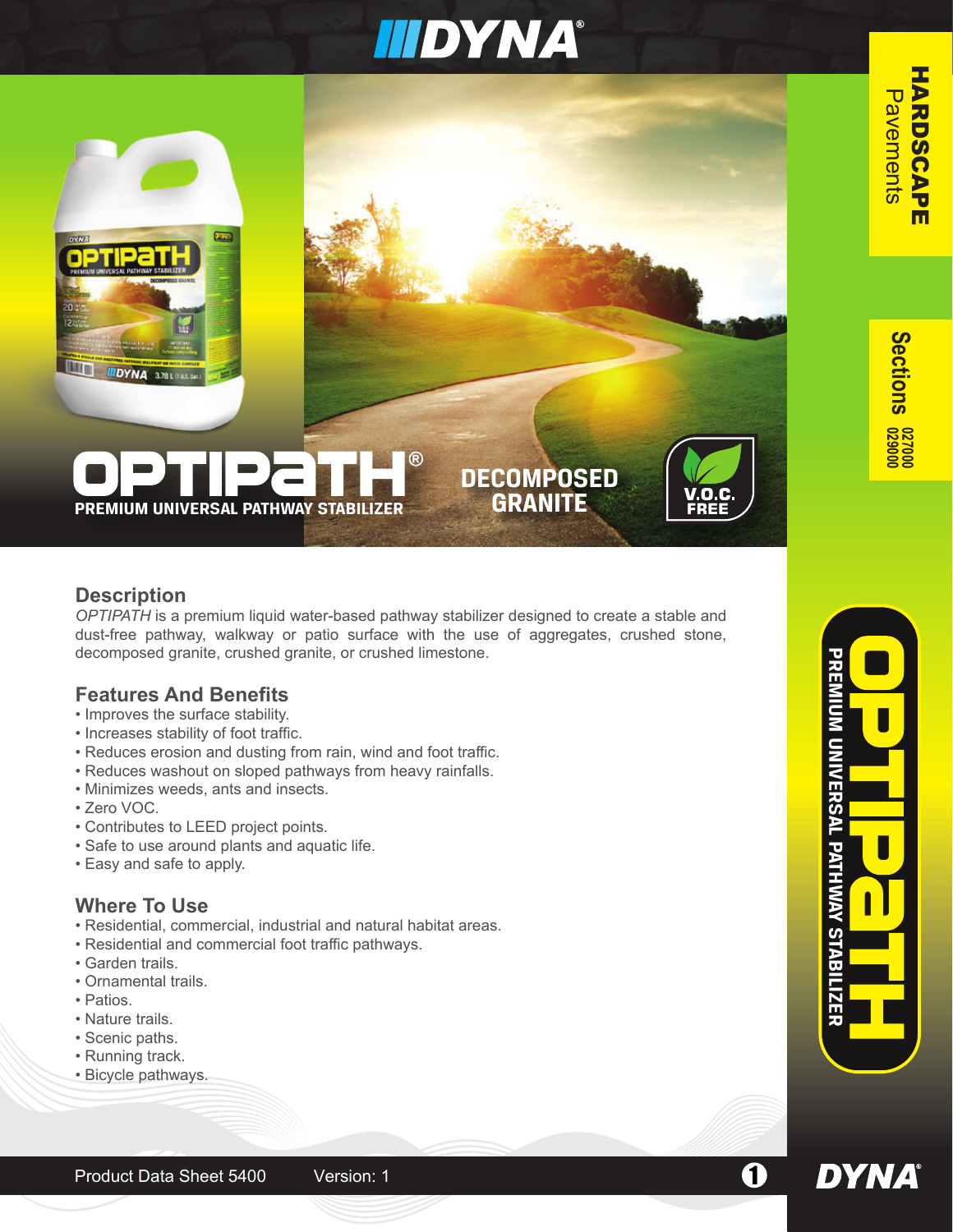

### **Limitations**

- Not to be used over area subject to continual water exposure or water immersion.
- Not to be used over areas subject to heavy vehicular traffic such as automobiles or trucks.
- The ambient temperature for application and storage must be between 5 32°C (40 90°F).
- Not to be used if rain is expected either 24 hours before or after application.
- Protect the product in liquid state from freezing.

#### **Sub-Surface Preparation**

**1.** It is recommended to excavate the sub-grade approximately 10 - 15 cm (4" - 6") below the finished surface grade.

**2.** Ensure there is a proper slope to allow for drainage and water runoff. Do not slope a surface towards structures like buildings, sheds or pools.

**3.** Sub-surface should consist of at least  $5 - 10$  cm  $(2<sup>n</sup> - 4<sup>n</sup>)$  of compacted  $1 - 2$  cm  $(3/8<sup>n</sup> - 3/4<sup>n</sup>)$ minus structural base rock or articulate crushed stone.

**4.** Use a vibratory plate compactor to compact the sub-surface with at least 3 passes for adequate compaction.

**5.** In restricted or hard to reach areas where a compactor is not permitted, use of a hand tamper will suffice.

### **Recommended Suitable Final Surface Material**

**1.** Suitable materials are dry 0.47 - 1.27 cm (3/16" - 1/2") minus crushed stone, decomposed granite, crushed limestone and crushed granite.

**2.** Ensure the aggregates are clean and free of any dirt, clay, or any other foreign matter.

**3.** Aggregates with extremely high fines content will achieve sub-standard final results.

# **Application of Final Surface**

#### **IMPORTANT: "DO NOT COMPACT before OPTIPATH has been applied to the surface"**

**1.** Install up to 5 cm (2") of qualified final surface material and grade consistently into place using a rake or screed.

**2.** Ensure there is a proper slope for proper drainage and water runoff.

**3.** The aggregates should be graded approximately 1.3 - 1.9 cm (1/2" - 3/4") above the desired height of the final surface.

**4.** The use of an edge restraint will greatly increase the life and stability of the final surface. If the project will not utilize an edge restraint, it is essential that the edges are adequately compacted. **5.** Apply OPTIPATH to the graded final surface at a rate of 15 - 25 sq. ft. per gallon. Apply with a watering can or pump sprayer.

**6.** Allow 30 to 60 minutes for OPTIPATH to absorb and penetrate into the aggregates.

(On hotter and dryer days it takes less than 30 min, regularly from 30 to 60 min is sufficient, but if there is high humidity, it can take over 90 min)

#### **Do not allow OPTIPATH to completely dry before the final compaction.**

Do not allow OPTIPATH to pool or puddle.

**7.** If the final surface looks smeared, mottled or adheres to the compactor, wait an additional 15 minutes before attempting to compact.

**8.** Compact the surface with a vibratory plate compactor. A minimum of 3 passes are recommended.

**9.** Surface is ready to use when it is hard to touch. Allow OPTIPATH to dry completely for 24-74 hours (depending on the weather conditions).

NOTE: In restricted or hard to reach areas where a compactor is not permitted, use of a hand tamper will suffice.



**DYNA**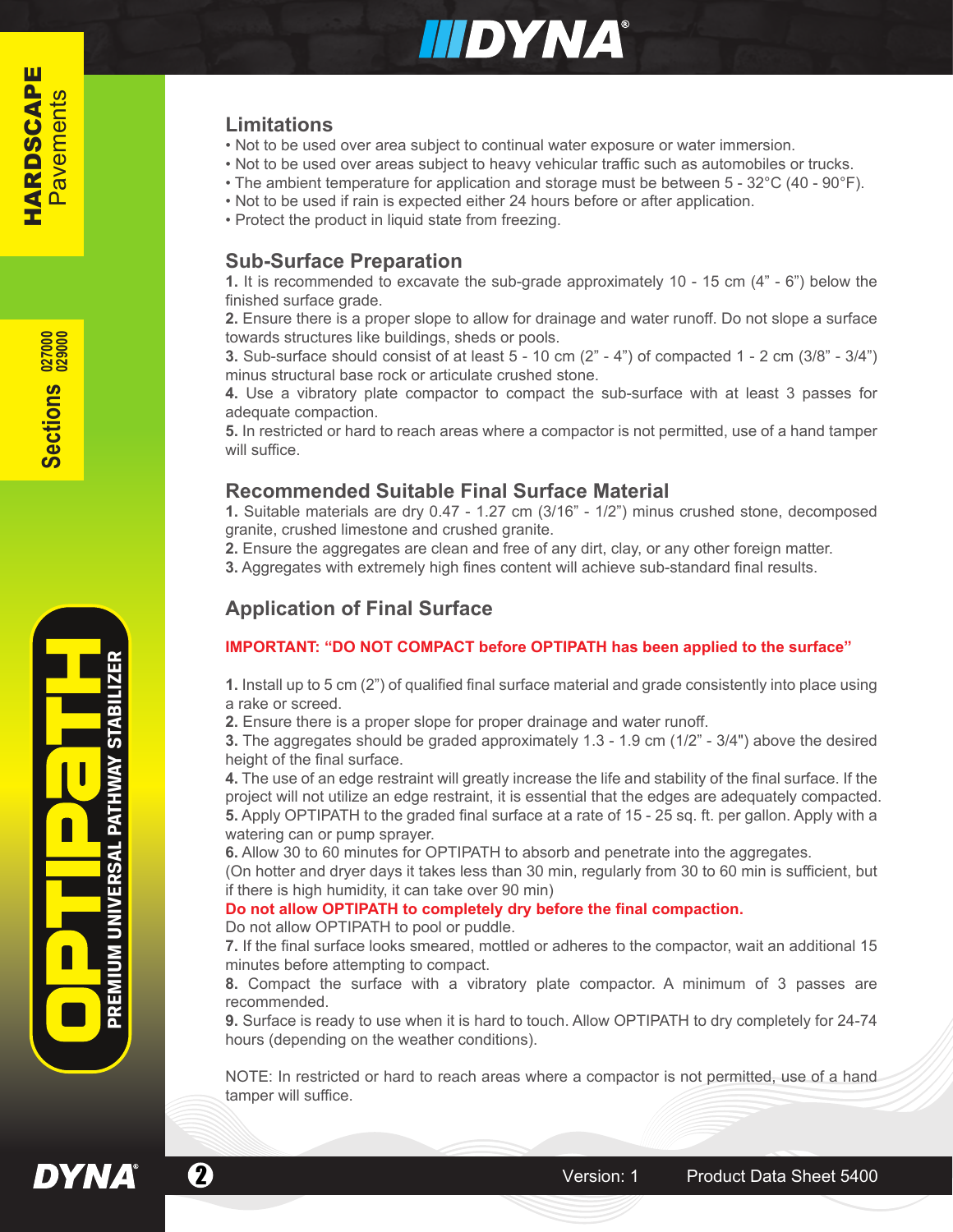

# **Coverage**

For the Optimal Performance: Residential - 20 sq. feet per gallon Commercial - 12 sq. feet per gallon

# **Clean Up**

Clean equipment immediately with water. Mineral spirits may be used to remove product that has dried on tools.

### **Technical and Safety Literature**

To obtain further technical and safety literature, please visit our website at *www.dyna.ca*.

### **Limited Warranty**

This premium quality product was designed to satisfy the user. If you are not satisfied after Surface Testing on a small area, please contact our technical service department immediately. NO WARRANTIES expressed or implied are offered by *DYNA*. The Manufacturer's liability is limited to the replacement of products proven defective. The user assumes all risks and liabilities associated with the use of this product.

# **Notice**

*DYNA* shall not be liable for incidental and consequential damages, indirectly or directly sustained, nor for any loss by application of these goods not in accordance with the printed instructions or for other than the intended use. Before using the user shall determine the suitability of the product for its intended use and the user will assume all risks and liabilities that may arise in connection therewith. *DYNA*'s liability is expressly limited to the replacement of defective goods. Any claim shall be deemed waived unless the claim is made in writing to *DYNA* within 30 days from the date it was, or reasonably should have been, discovered that the product was defective.

# **Performance Properties**

| <b>Properties</b>                        |                                                              |
|------------------------------------------|--------------------------------------------------------------|
| at 23°C (73°F) and 50% relative humidity |                                                              |
| <b>Lab Test</b>                          | <b>Results</b>                                               |
| Polymer Backbone                         | Acrylic emulsion                                             |
| рH                                       | $7$ to 8                                                     |
| <b>VOCs</b>                              | $0$ g/L                                                      |
| Viscosity                                | 500 to 800 cps                                               |
| <b>Specific Gravity</b>                  | 1.05                                                         |
| <b>Flash Point</b>                       | $>100^{\circ}$ C (212 $^{\circ}$ F)                          |
| Color                                    | White                                                        |
| Coverage                                 | 1.4 to 2.34 m2 per 3.78 L (15 to 25 sq. ft per US Gallon)    |
| <b>Tack Free</b>                         | 30 to 180 minutes                                            |
| <b>Cure Time</b>                         | 8 to 48 hours                                                |
| Storage                                  | Do not freeze. Store in cool, dry location. Do not expose to |
|                                          | nor store in direct sunlight. Do not store open containers   |
| <b>Shelf Life</b>                        | 1 year from date of manufacture.                             |

Refer to the Safety Data Sheet for more information.



**DYNA**